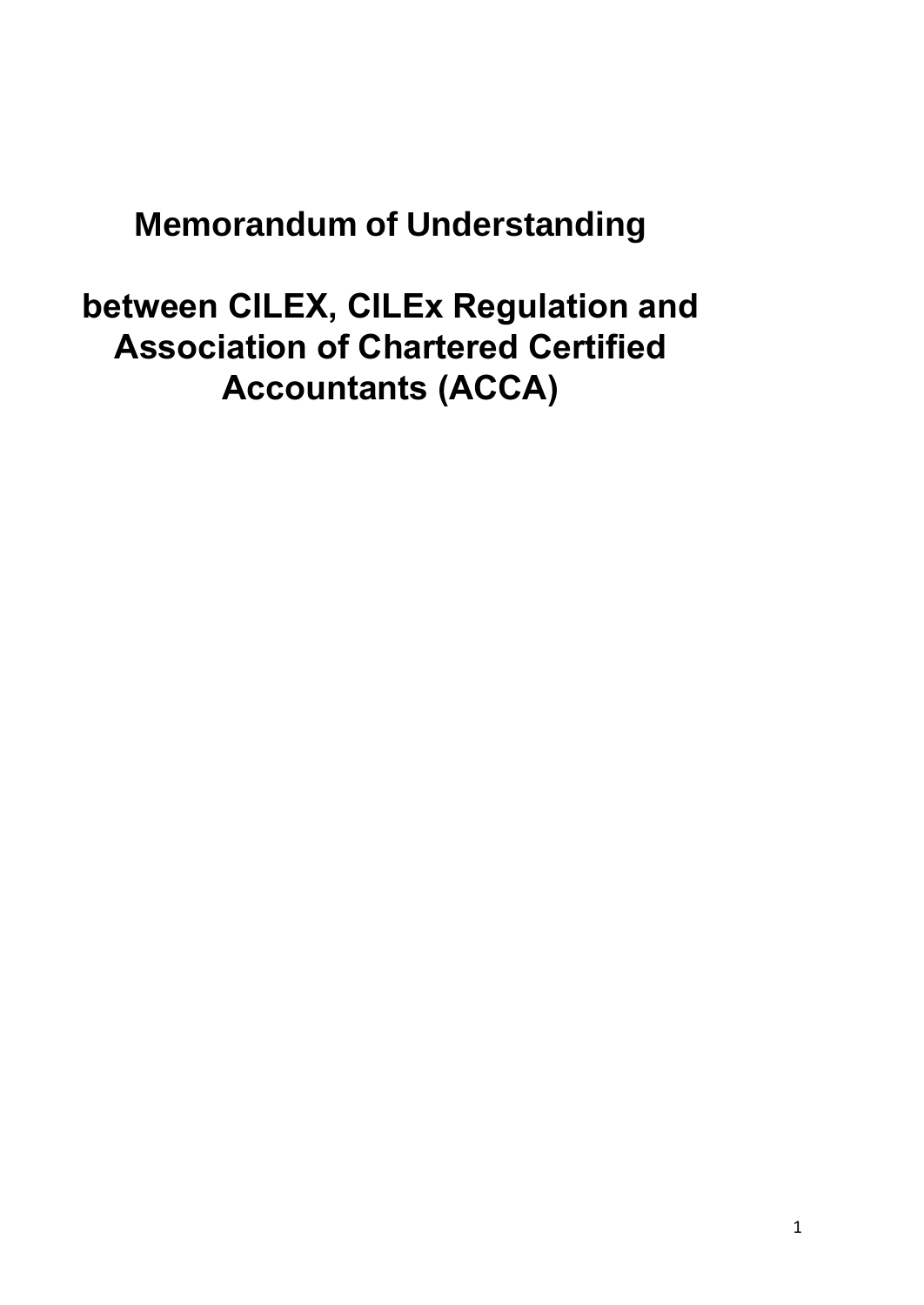**Commencement Date: 21 October 2021**

**Between Chartered Institute of Legal Executives,** incorporated by Royal Charter (number RC000850) of Kempston Manor, Manor Drive, Kempston, Bedford MK42 7AB ("**CILEX**"),

> **CILEx Regulation Limited**, a company incorporated in England and Wales (Company Number 06712409) of College House, Kempston, Bedford MK42 7AB

and

**Association of Chartered Certified Accountants,** incorporated by Royal Charter (number RC000732) of The Adelphi, 1–11 John Adam Street, London WC2N 6AU ("**ACCA**")

(each a "Party", together the "Parties").

#### **1. Background**

- (a) The parties to this Memorandum of Understanding (MoU) are CILEX, CILEx Regulation and ACCA. It provides for the establishment of a mutual cooperation, co-ordination and the sharing of information between the Parties.
- (b) Recognising the value of promoting mutual co-operation for the advancement of their respective members and the accountancy and tax and legal professions, CILEX, CILEx Regulation and ACCA agree to the following terms as set out below.

## **2. Purpose**

#### *Regulation of CILEX Practitioner (ACCA Probate) individuals and CILEX-ACCA firms*

- (a) The purpose of this MoU is to provide a framework for co-operation, coordination and the sharing of information between CILEX, CILEx Regulation and the ACCA. The operation of this MoU will:
	- i. Assist with regulatory work in the public interest
	- ii. Ensure consumers fully understand the regulatory environment
	- iii. Enable CILEx Regulation and the ACCA to co-operate to help prevent and/or take action against dishonesty and/or serious misconduct

#### *Other purposes*

(b) Except where explicitly stated otherwise, this MoU sets out the understanding between the Parties without any intention to create legal relations, rather in the spirit of mutual cooperation. Any collaborative ventures that may bind the Parties are subject to separate contractual arrangements. The purpose of this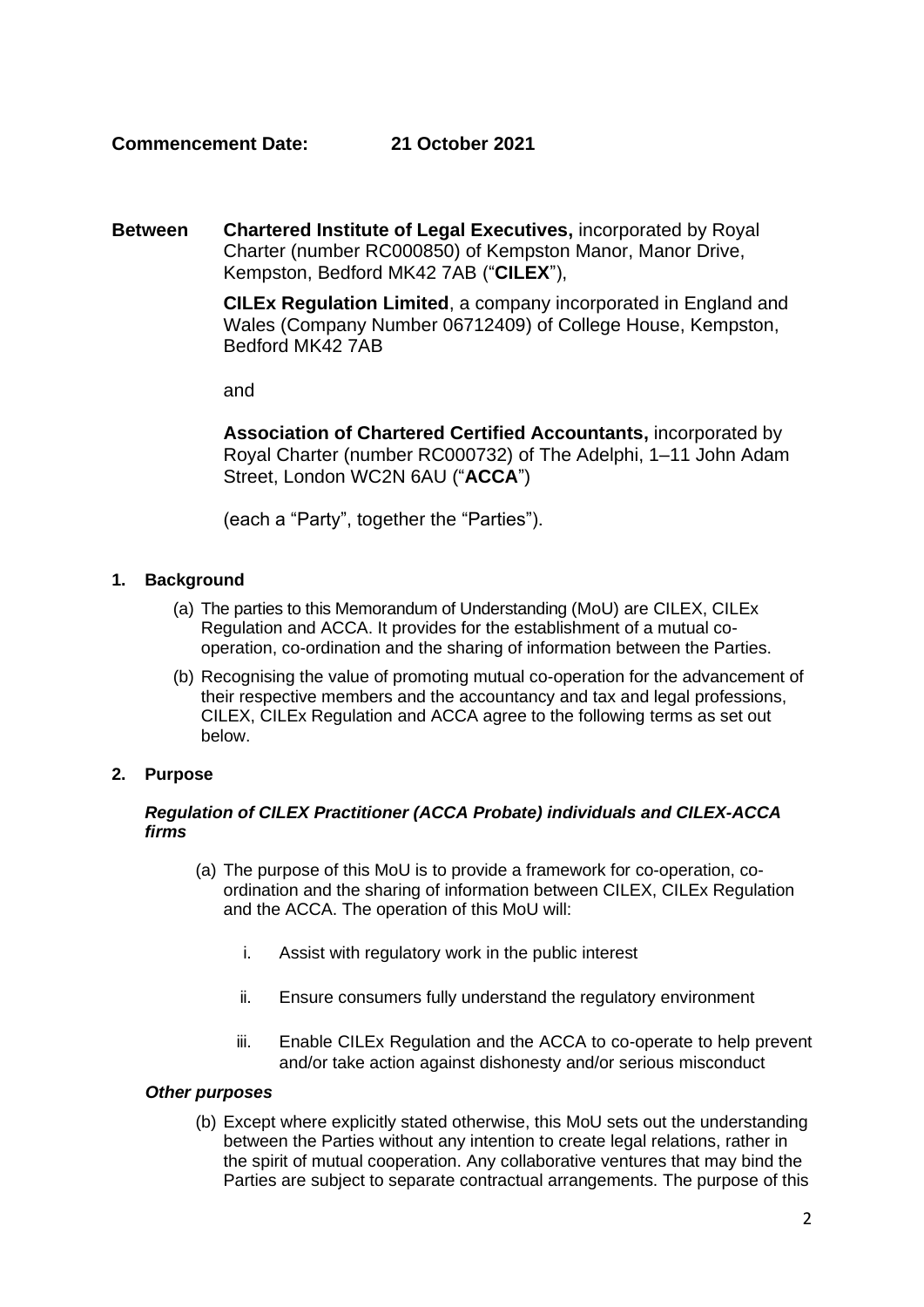MoU is to explore opportunities for collaboration to their mutual benefit, to set out the respective roles and responsibilities of the Parties in working cooperatively to further each other's and their mutual interests.

(c) No funding will be required from either Party except as mutually agreed from time to time. The Parties agree that all financial arrangements will be negotiated for each specific case prior to commencement of the activity and will depend on the availability of funds.

# **3. Duration and Termination**

- (a) This MoU will be deemed to have come into force and effect on the Commencement Date (recorded at the top of this MoU) and will continue for a period of three (3) years from that date, unless terminated earlier. The parties agree to review this MoU annually. This MoU may be terminated at any time during its term by either ACCA or CILEx Regulation upon three (3) months' prior written notice to the other.
- (b) Any changes to this MoU that are agreed will be confirmed in writing by the parties and incorporated into a revised MoU.

# **4. Legal Status and Effect**

(a) Subject to clause [10(l)] below, neither CILEX, CILEx Regulation nor the ACCA will incur any legal liability arising solely from non-compliance with this MoU and nothing in this MoU shall be construed as requiring CILEX, CILEx Regulation or the ACCA to take any action which would otherwise be prohibited by law. The MoU does not create any legal right or obligation by any third party against either party and nor does it fetter the discretion of either party in its exercise of its work. Nevertheless, CILEX, ACCA and CILEx Regulation are genuinely committed to pursuing the aims and purposes of this MoU in good faith and intend to act in accordance with its terms.

## **REGULATION OF CILEX PRACTITIONER (ACCA PROBATE) INDIVIDUALS AND CILEX-ACCA FIRMS**

# *Sections 5 – 9 of this MoU come into force at the point of transfer of ACCA individuals and firms into CILEx Regulation*

## **5. Duplication of Effort and Resolution of Conflict**

## *Duplication of effort*

(a) In order to ensure effective working, CILEx Regulation and ACCA will meet periodically in order to discuss the general progress of ongoing investigations, significant developments or issues of mutual interest. Where possible and in appropriate cases, CILEx Regulation and ACCA will co-operate in the course of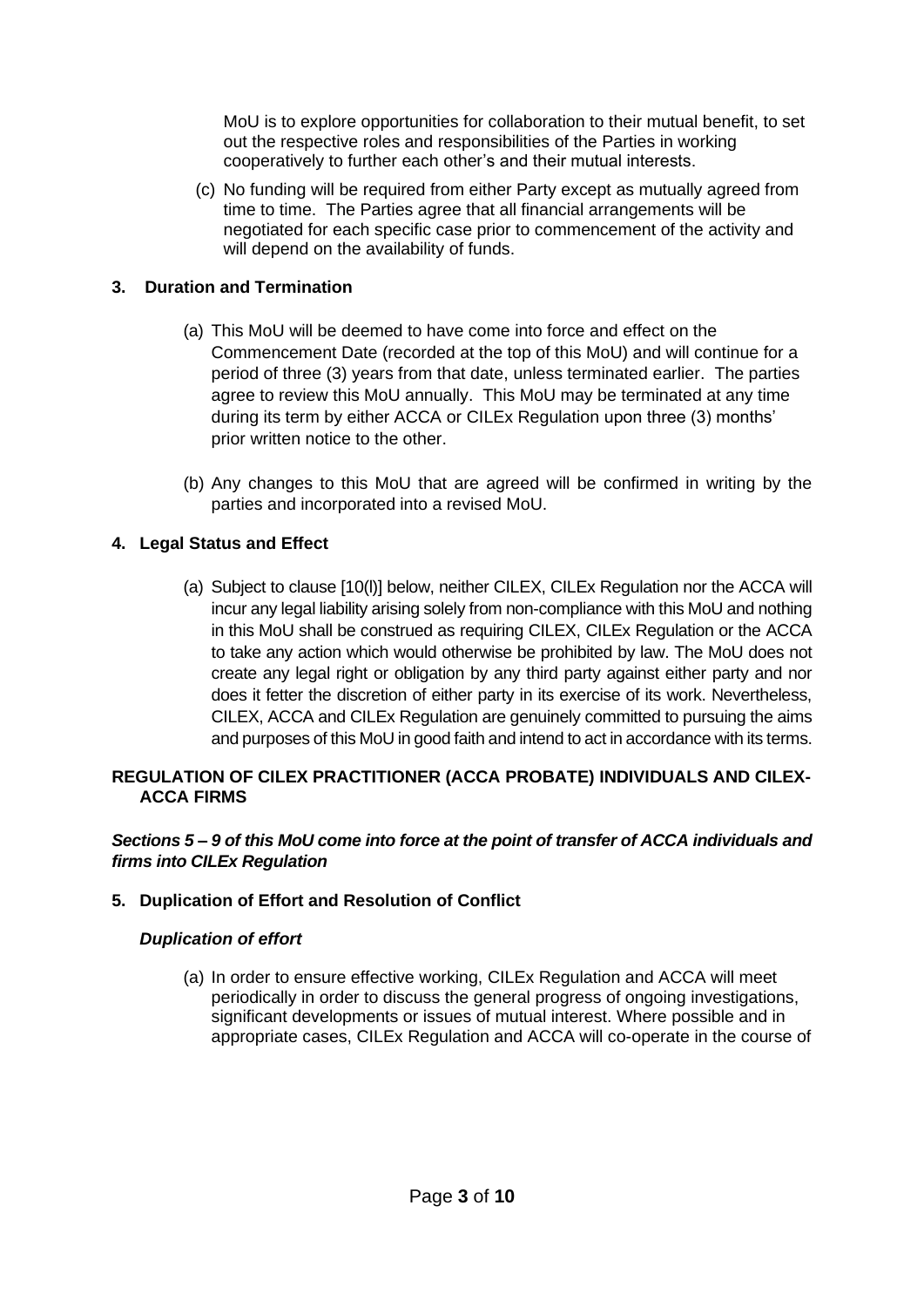investigations or issues arising with a view to avoiding duplication of investigative work in order to better deliver their respective functions.

# *Resolution of conflict*

- (b) Any issues or difficulties will be resolved through discussions between CILEx Regulation and ACCA. Where issues or difficulties arise, these need to be fully documented in a format readily understood by a third party. Where necessary, issues or difficulties will be referred to senior management in the respective organisations for resolution.
- (c) Provisions addressing regulatory conflict specifically and how it should be handled are set out in the CILEx Regulation-ACCA Handbook 2021.

# **6. Roles and Responsibilities**

- (a) The Chartered Institute of Legal Executives (CILEX) is the professional body representing Chartered Legal Executives (also known as Fellows) and individuals in other grades of CILEX membership. CILEX is an Approved Regulator under the Legal Services Act 2007 and has delegated its regulatory functions to CILEx Regulation in accordance with the Royal Charter and Bye-Laws 30 January 2012.
- (b) CILEx Regulation regulates on a contractual basis whereby its regulated community (Chartered Legal Executives (Fellows), CILEX Practitioners, CILEX Authorised Entitles, Associate Prosecutors and individuals in other grades of CILEX membership) signs up to adhere to the CILEX Code of Conduct, and other CILEX rules and regulations.
- (c) The Association of Chartered Certified Accountants (ACCA) is the professional body representing Chartered Certified Accountants (also known as members). ACCA regulates accountants and conducts its representative and regulatory functions in accordance with its Royal Charter, Bye-laws and regulations. ACCA's regulated community (members, firms and other persons who agree to be bound by the regulations) is required to comply with ACCA's Bye-laws, regulations, and Code of Ethics and Conduct.

## **7. Aims**

- (a) The MoU is designed to provide a framework for the co-ordination of regulatory work and as such its aims include:
- i. Provision of a framework for lawful information sharing about the regulated community of each of the parties to this MoU, and which includes any persons or bodies applying to either party for authorisation to become a regulated body or person.
- ii. Consumer protection and redress through increased collaboration and coordination between the parties.
- iii. A coordinated approach to oversight which aims to reduce regulatory cost through the minimisation of duplication of effort.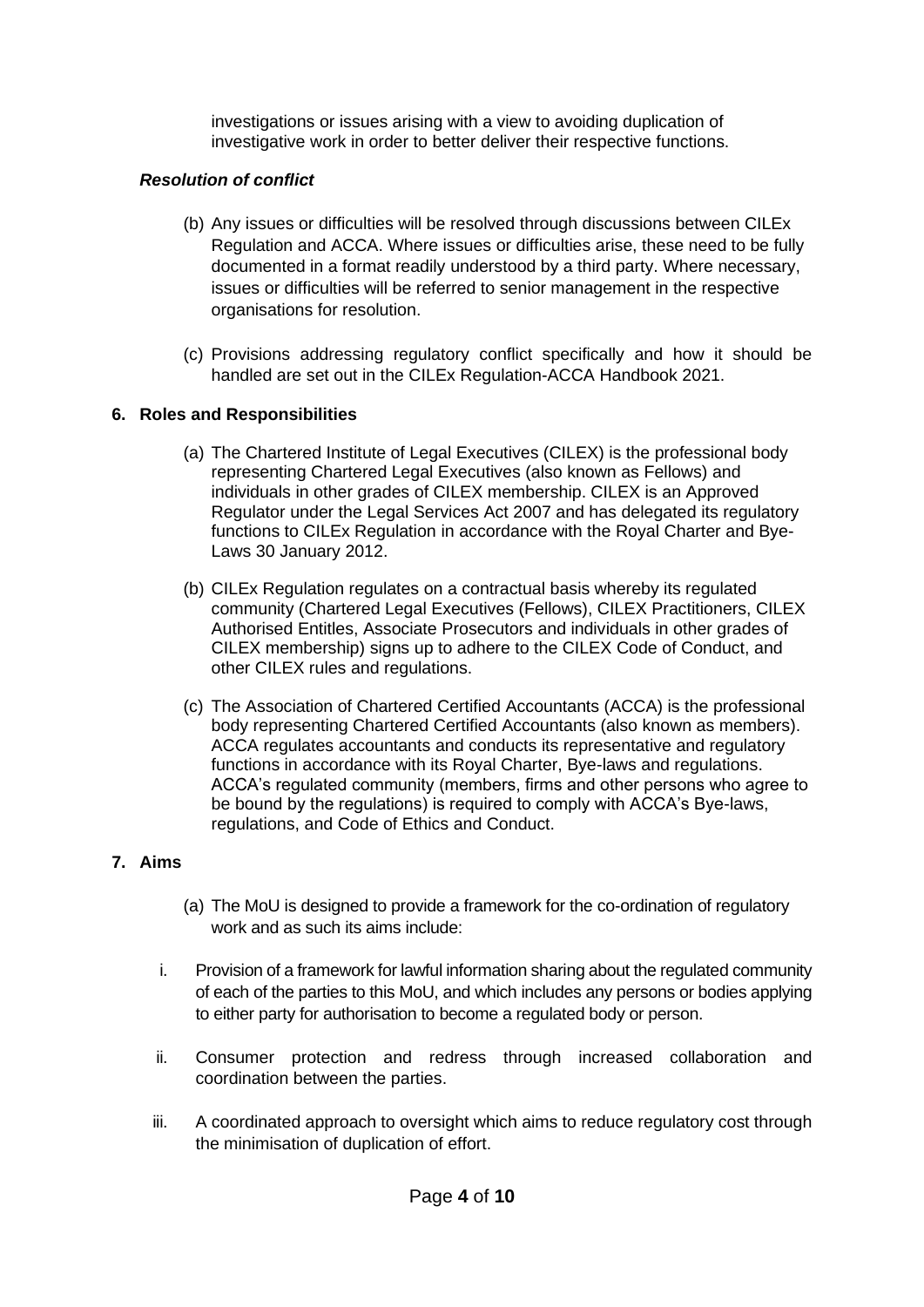- iv. Provide a framework for the co-ordination of regulatory work to help protect the financial interests of consumers in relation to PII and compensation arrangements.
- v. A coordinated approach to minimise the occurrence of regulatory conflict between the parties.

## *Transparency*

- (a) The parties will work together to ensure common and consistent standards to ensure that consumers understand about the different roles of each organisation. They will:
	- i. Meet and communicate regularly, and at least annually, to discuss matters of mutual interest;
	- ii. Consult one another at an early stage on any issues which might have significant implications for the other organisation in relation to the regulation of ACCA members and firms for reserved legal activities; and
	- iii. Share information, including data on regulated individuals and firms and general reporting requirements, to support CILEx Regulation and ACCA to carry out their statutory, regulatory and disciplinary functions.

## **8. Data Sharing**

- (a) This MoU will be complemented and supported by a written data sharing agreement, as well as operational procedures which will include detailed provisions for information governance and security, including the practical exchange of information.
- (b) Given the confidential and sensitive nature of the information likely to be shared by the parties, at a minimum the agreement and procedures will cover:
	- i. The nature and content of the information that may be shared, including how the accuracy of that information will be ensured.
	- ii. Common rules for the retention and deletion of the shared information and procedures for resolving any differences between the parties.
	- iii. Common technical and security arrangements and policies, including the transmission of and access to the shared information.
	- iv. Data security policies and staff training.
- (c) The parties agree to share information using secure email and to store the shared information in a secure manner in accordance with the parties' retention policies.
- (d) Where there is a need to make a public statement about the exchange of information, the parties agree to liaise before finalising the individual statements each party will make.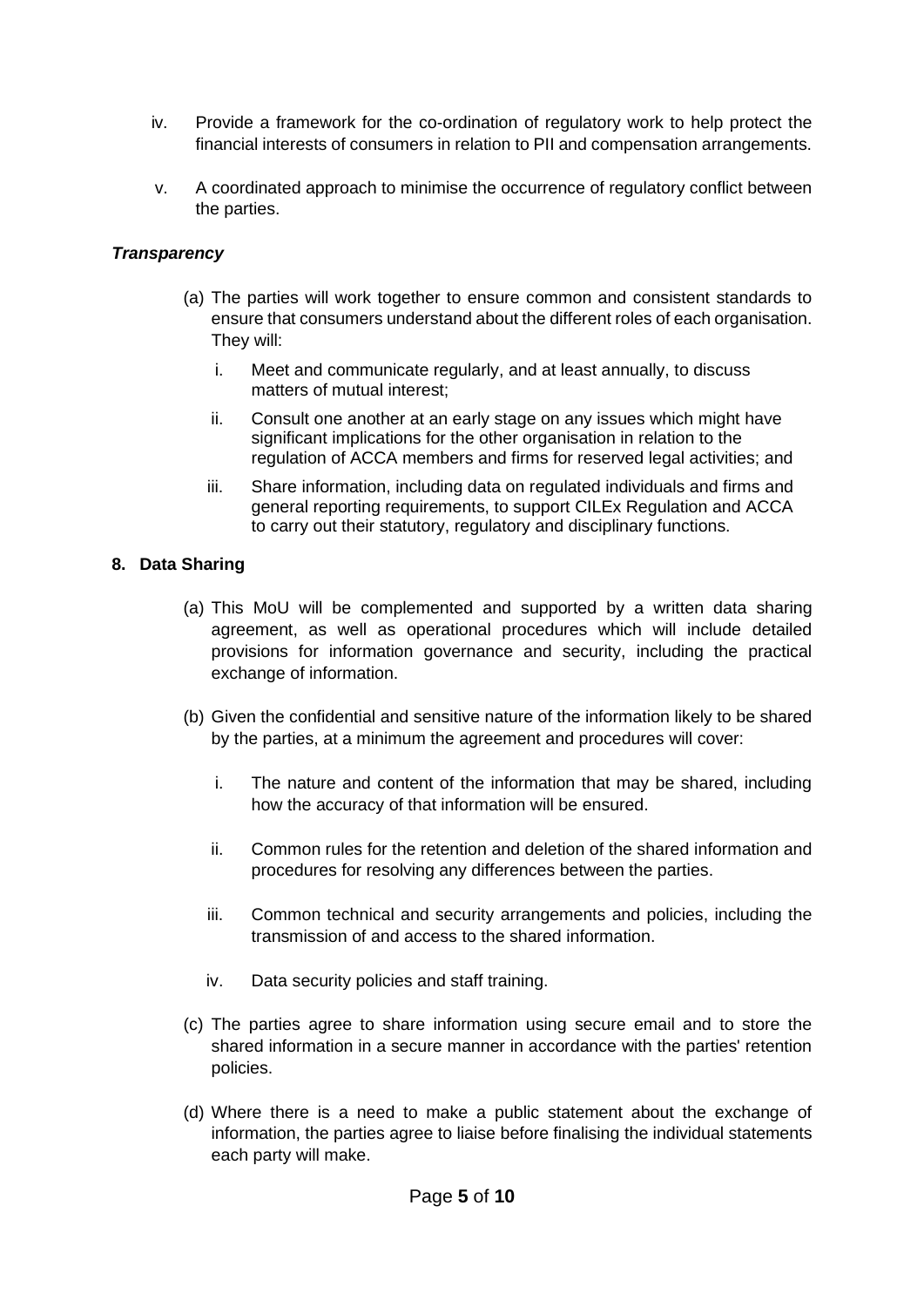#### **9. Principles for regulation of CILEX Practitioner (ACCA Probate) Individuals and CILEX-ACCA Firms**

(a) The regulatory objectives set out in section one of the Legal Services Act 2007 establish the key guiding principles of this MoU. Further principles are set out below to assist in a fuller understanding of how the parties will cooperate and collaborate.

# *Sharing of Information*

- (b) This MoU is guided by statutory, regulatory, common law and other considerations, duties, obligations and constraints as they apply to the sharing and disclosure of information in the operation of this MoU including the Human Rights Act 1998 and common law duties, including confidentiality, privacy and the Data Protection Act 2018 and thereafter the UK General Data Protection Regulation (UK GDPR), tailored by the Data Protection Act 2018, UK data protection legislation and any relevant codes of conduct or certifications. Subject to being lawful and in the public interest, the parties agree to disclose relevant information to the other to enable the assessment of risk to the public such as to:
	- i. Minimise the risk of financial default
	- ii. Minimise the risk of fraud or other criminality
	- iii. Identify the risk of financial failure
	- iv. Minimise the risk to clients
	- v. Ensure clients understand who is dealing with matters
	- vi. Resolve regulatory conflicts
	- vii. Minimise duplication
- (c) The appropriateness and lawfulness of sharing the information will be determined by the disclosing party on a case by case basis and is subject to the condition that the receiving party is reasonably considered able to take regulatory or other proper action upon that information.
- (d) The parties agree to use the shared information, for proper purposes only, such as regulatory, disciplinary, contractual or other legal, enforcement or regulatory investigations or proceedings. The disclosing party will notify the receiving party of any restrictions on the use to which the information can be put including any restrictions as to the disclosure of the shared information to third parties.
- (e) The parties agree to share information with each other to:
- o Enable the risk of harm and/or detriment to the public posed by a regulated body, or person, including an applicant to be assessed and mitigated where practicable and appropriate.
- o Ensure that alleged criminality, misconduct or other failures can be properly investigated and decided upon by the most appropriate party.
- o Enable the protection of consumers' interests (financial and otherwise).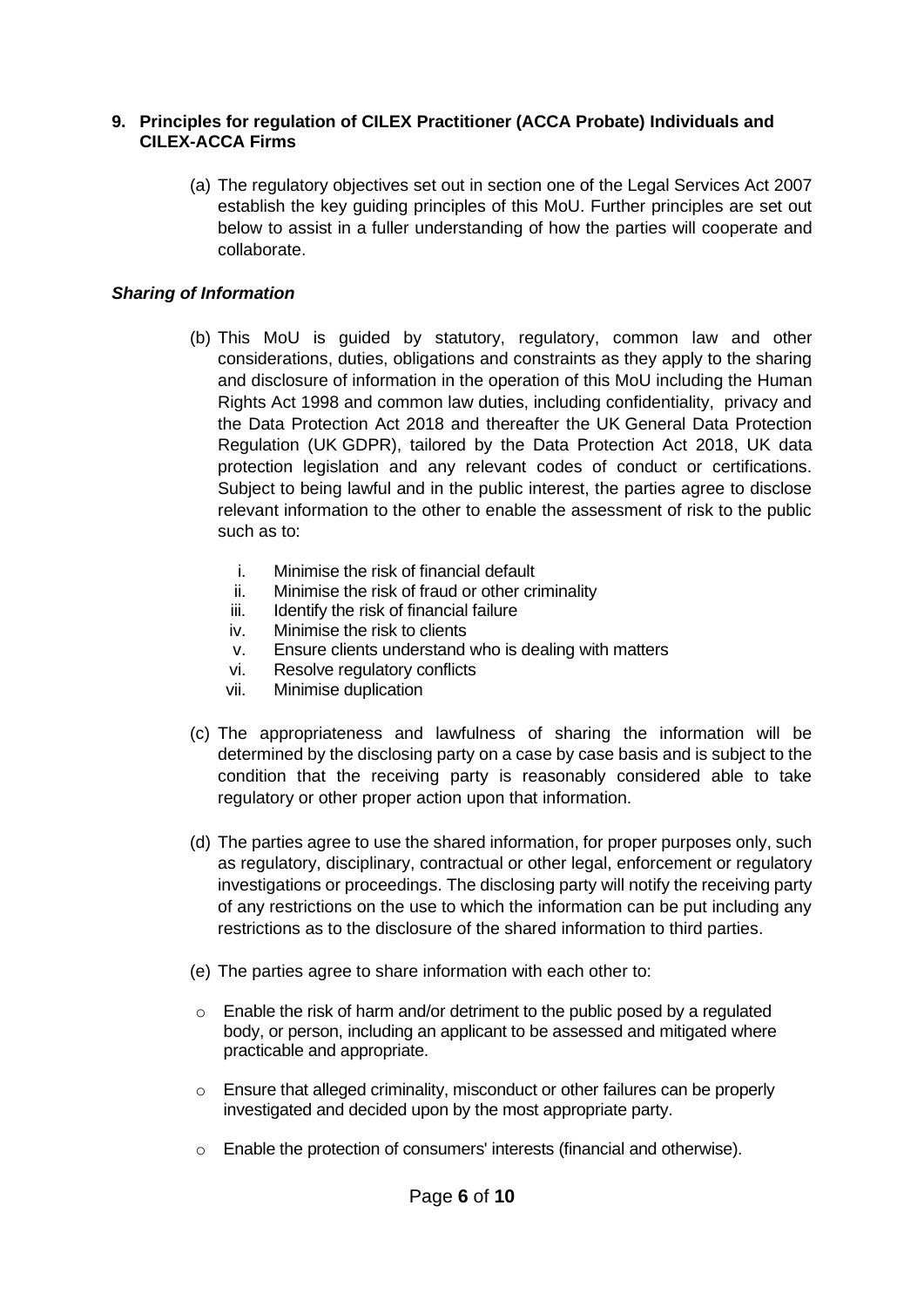## *Co-ordinated Oversight and Minimisation of Duplication of Effort*

- (f) The parties will co-operate where appropriate in coordinating oversight and investigation to achieve the regulatory objectives as set out in the Legal Services Act 2007.
- (g) Where one party identifies that the other party may have a proper interest in issues, persons or bodies subject to an investigation within its regulatory remit, the Identifying party will discuss whether exchange of Information is appropriate with the other party. Proper purposes may also include further lawful disclosure of the information such as to persons under investigation, witnesses, legal advisers, persons subject to intervention, other regulators, professional bodies, prosecuting bodies and law enforcement agencies including the police, HMRC and the National Crime Agency (or any successor body).

## *Investigation and Enforcement*

- (h) CILEx Regulation and ACCA recognise that there are areas in which they have complementary functions and powers. They will therefore endeavour to ensure that in these cases, the most appropriate regulator will commence and lead investigations. To the extent permitted by law and having regard to their respective powers, expertise and resources, they will seek to ensure that in cases of investigations, CILEx Regulation and ACCA will notify each other of significant developments where the other is likely to have an interest, upon receipt of any request to do so from the other party.
- (i) CILEx Regulation and ACCA may refer a matter for action if the other party is considered more appropriate to deal with the matter. Any such referral will include the action sought and the legal powers it considers are available to the other. Where the other party determines not to proceed, an explanation will be provided, where possible.
- (j) Where CILEx Regulation and ACCA agree that an investigation should be carried out by both parties, they will consider whether the particular facts of the matter, as they are known at that time, suggest that one party's investigation should proceed before the other party's investigation.
- (k) The parties will endeavour to give the other appropriate notice of any press release or other public statement it intends to make relating to enforcement cases in which the other may have an interest, no later than 24 hours prior to publication unless there are overriding reasons which prevent or delay such notice.
- (l) Relevant CILEx Regulation and ACCA staff will, where appropriate, seek to maintain general awareness and understanding of each other's functions and needs and will liaise with each other to ensure that issues are appropriately identified.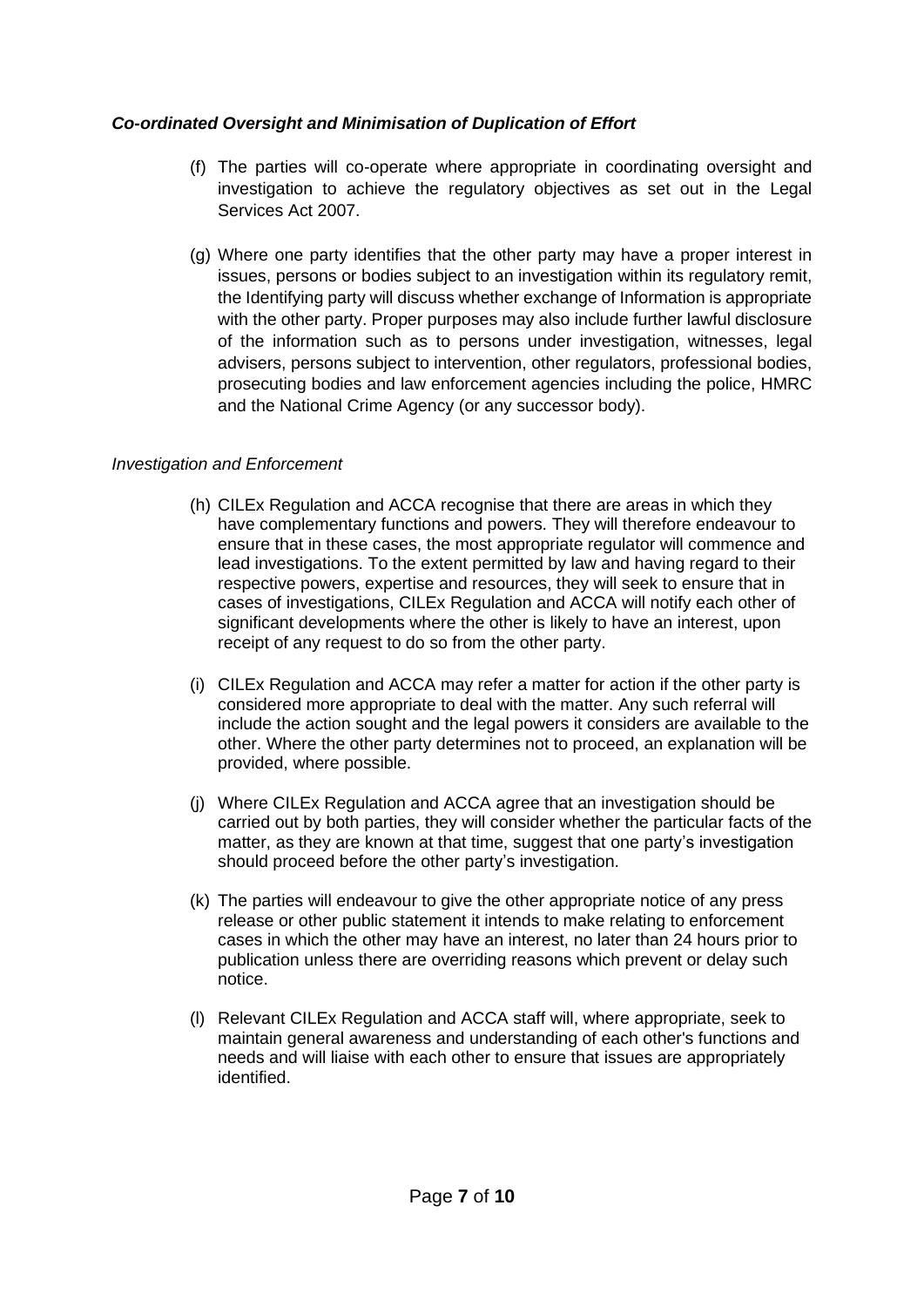## **10. Other areas of co-operation**

#### *Developing a route to enable ACCA members authorised under the Legal Services Act 2007 to provide non-contentious probate activities*

- (a) ACCA will work together with CILEX and CILEx Regulation in the following areas:
	- i. Explore and create new pathways for ACCA members and firms to carry on reserved legal activities in England and Wales;
	- ii. Further to the above, the parties intend that:
		- I. ACCA will cease authorising and regulating individuals and firms for non-contentious probate from 31 December 2021;
		- II. ACCA will transfer all individuals and firms authorised by, and continuing to meet the authorisation requirements of, ACCA for noncontentious probate to CILEx Regulation by 31 December 2021 (although published date will be 30 November 2021);
		- III. ACCA authorised individuals and firms transferred to CILEx Regulation will be automatically authorised for non-contentious probate with CILEx Regulation, and going forward will be regulated by CILEx Regulation with regard to such probate activities;
		- IV. ACCA authorised individuals and firms transferred to CILEx Regulation will be encouraged to renew their authorisation for noncontentious probate with CILEx Regulation, but may apply to be authorised for probate with another approved regulator;
		- V. From 1 November 2021, ACCA members and firms who wish to be authorised for non-contentious probate (and have not previously been authorised by ACCA) will have the opportunity to obtain probate authorisation from CILEx Regulation, in accordance with the rules, regulations and guidance that apply to CILEX-ACCA authorised firms, and will be regulated by CILEx Regulation for reserved legal activities only (for the sake of clarity no regulation of probate will be carried out by ACCA); and
		- VI. Following the transfer of ACCA authorised individuals and firms to CILEx Regulation, ACCA shall make arrangements to have its approved regulator status for probate revoked.
		- VII. Provide access to CILEX education, professional development and practitioner resources;
		- VIII. Jointly develop strategies and marketing campaigns to promote the collaboration between CILEX, CILEx Regulation and ACCA;
			- IX. Seek to ensure that investigations are not compromised.

## *Publication*

(b) This MoU is a public document and the parties will publish it as they see fit.

## *Confidentiality*

(c) The parties agree to keep confidential any information which is disclosed or obtained and which is not publicly available or already known and not to disclose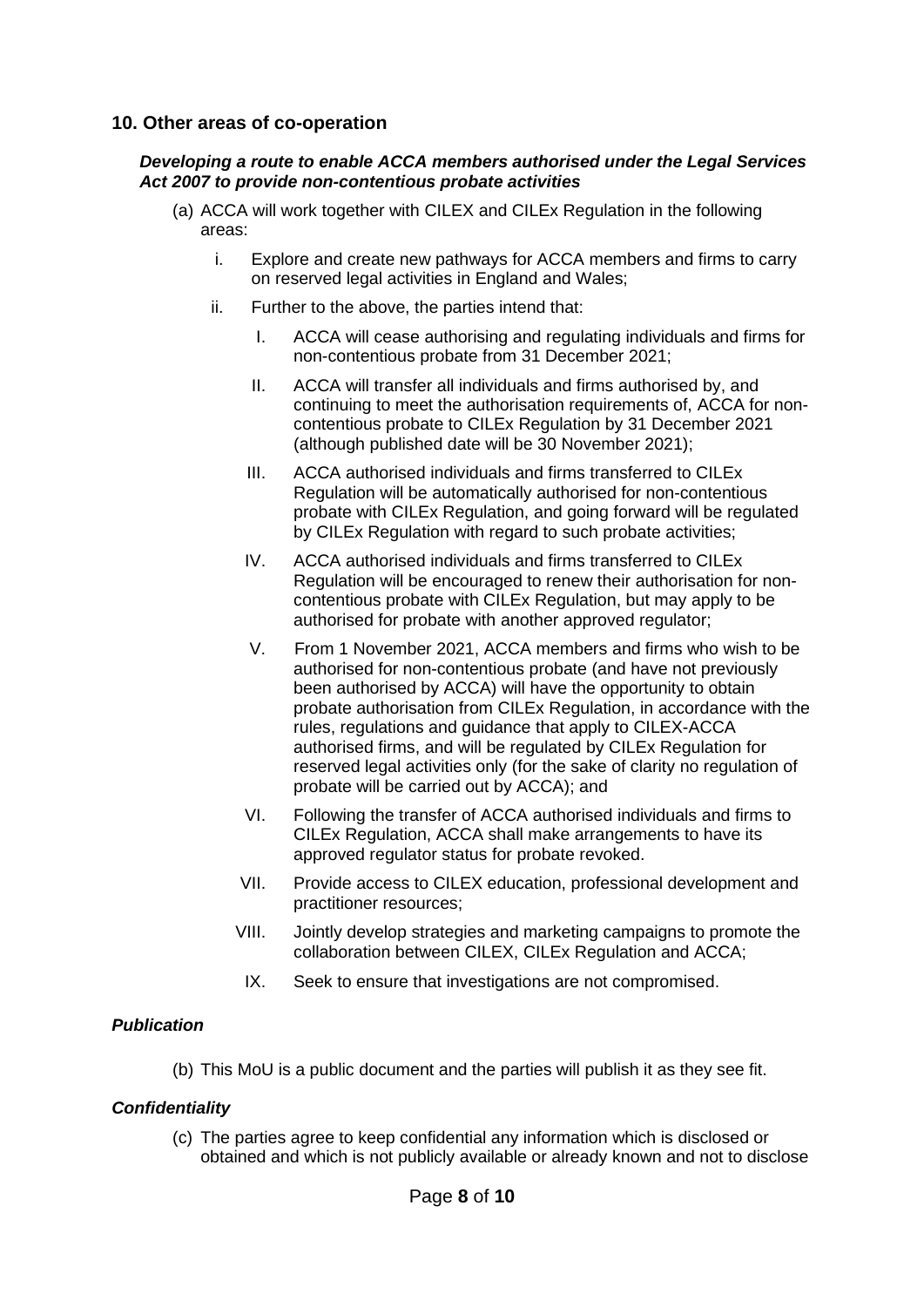such information to third parties, otherwise than in accordance with the consent of the other party or as required by law or any relevant regulatory authority.

#### *Anti-Bribery and Anti-Slavery Measures*

- (d) Each Party will comply with applicable laws, regulations, codes and sanctions relating to anti-bribery and anti-corruption and each other's respective antibribery and gift and hospitality policies (where applicable) as may be amended from time to time, copies of which will be provided on written request.
- (e) Each Party shall ensure that it and any persons or subcontractors involved in the delivery of the objectives of this MOU shall comply with all applicable anti-slavery and human trafficking laws, statutes, regulations and codes from time to time in force.
- (f) Each Party shall promptly notify the other Parties on any actual or potential request or demand for any undue inducement of any kind that any Party receives in connection with the performance of this MOU.
- (g) Breach of this section shall be deemed to be a material breach and in case any party breaches this section, the non-breaching party may terminate the MOU immediately by written notice.

#### *Intellectual Property Rights*

- (h) All intellectual property content that is developed jointly by ACCA and CILEx Regulation after the commencement of this MOU will be jointly owned by ACCA and CILEx Regulation and subject to any other terms and conditions that will be worked out on a case-to-case basis, as may be agreed upon in writing.
- (i) Any intellectual property that is owned by any of the Parties, pre dating this agreement, and is exploited or modified under this MOU, will remain the sole property of that Party. It will therefore not be reproduced or transmitted in any other form or by any other means, electronic or mechanical, including photocopying, recording on any storage or retrieval system, without the prior permission and written consent of the intellectual property owner.
- (j) Use of logos, trademarks, intellectual property, copyright materials, etc. will be in accordance with each organisation's guidelines. None of the Parties shall use, nor permit any person or entity to use the name, logo (or any variation thereof), intellectual property, copyright materials, etc. of the other party without first obtaining the other Party's written consent.

#### *Assignment*

(k) Unless this MOU expressly states otherwise, no right or obligation arising under this MOU may be assigned, transferred or otherwise disposed of, in whole or in part, without the prior written agreement of the parties.

## *Form of Understanding*

(l) This MOU outlines the areas of co-operation that have been agreed between CILEX, CILEx Regulation and ACCA, however nothing in this MOU should be construed as creating legal obligations between the Parties, except for clauses 10(c) (Confidentiality), 10(d)-(g) (Anti-Bribery and Anti-Slavery Measures), 10(hj) (Intellectual Property), and 10(k) (Assignment). This MOU supersedes any previous agreement between the parties relating to its subject matter.